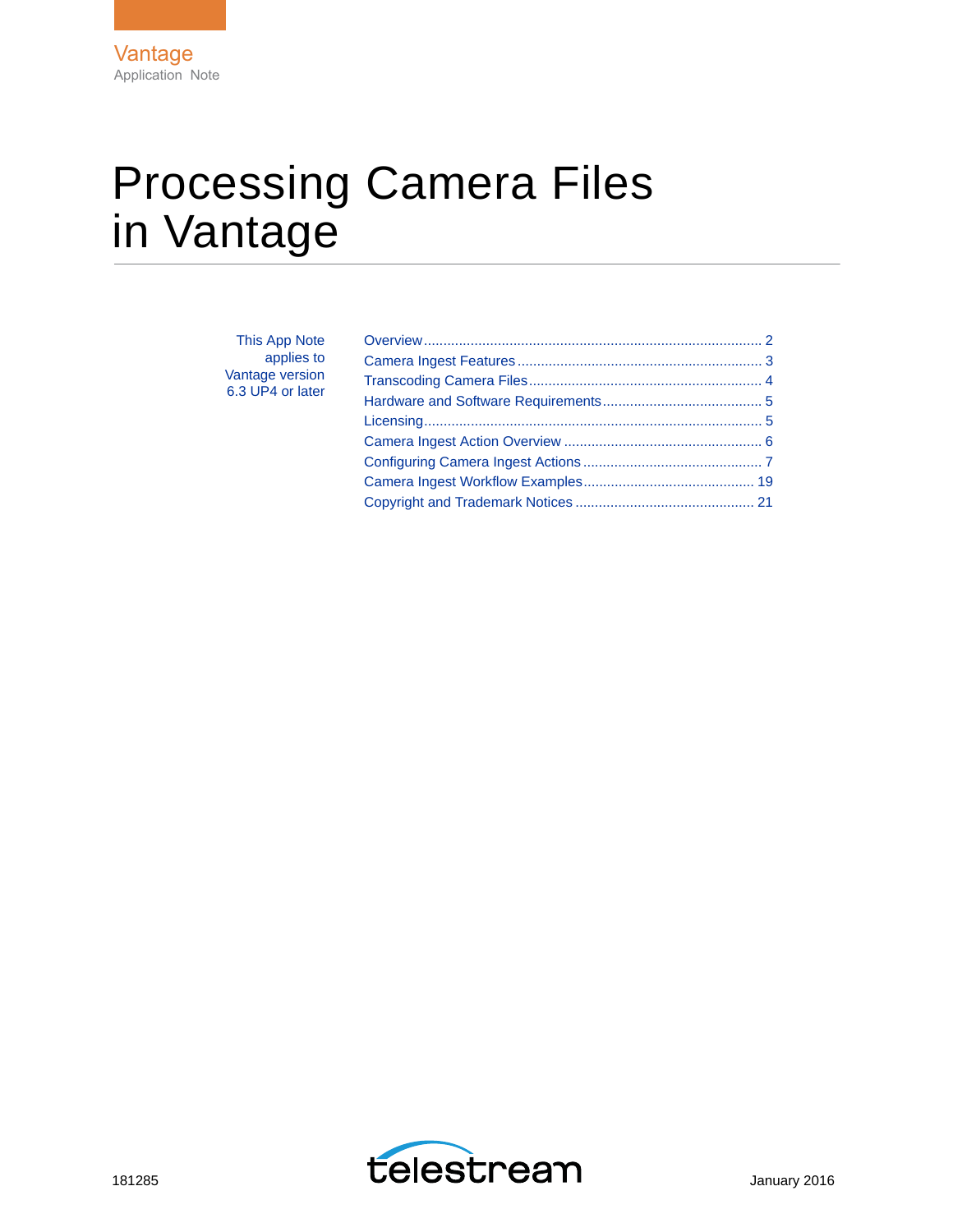## <span id="page-1-0"></span>**Overview**

Vantage's Camera Ingest option enables hands-free batch ingest and processing of field camera media. The Camera Ingest option allows you to create camera-specific hot folders, supporting both card readers and Windows directories. Camera Ingest supports marketleading complex camera file formats, and allow you to set up your rules for shot detection, stitching, and ingest. Camera Ingest workflows automate the ingest, transcoding, and delivery of shots for importing into your editing system.

Vantage Camera Ingest frees editors to focus on editing, instead of manually finding, importing, and stitching shots. Operators can insert cards or copy camera files directly into a hot folder. Vantage detects shots, and automatically links spanned shots to ensure that each shot is correctly ingested and processed. When a complete shot is available, it is automatically processed and prepared for editing.

For Avid environments, compatible MXF Op Atom and AAF files can be created for Media Composer. For Interplay environments, multi-resolution assets and associated metadata can be created and automatically checked into Interplay, allowing for immediate Frame Chase editing.

In addition to processing one job per shot, many projects create camera shots which need to be time-aligned or stitched, requiring more labor to find and prepare the media before actual editing begins.

Performing these tasks manually, shots may easily be lost or placed in the wrong order—this combination of manual import and alignment can waste precious editing hours every day. Camera Ingest reduces this labor by automatically performing both stitching and timealignment of shots during processing.

**Note:** This guide is written for video professionals who are familiar with using Vantage. To use the Camera Ingest option effectively in Vantage, you should know how to create workflows and submit jobs. If you aren't familiar with Vantage, we suggest that you review the Vantage User's Guide.

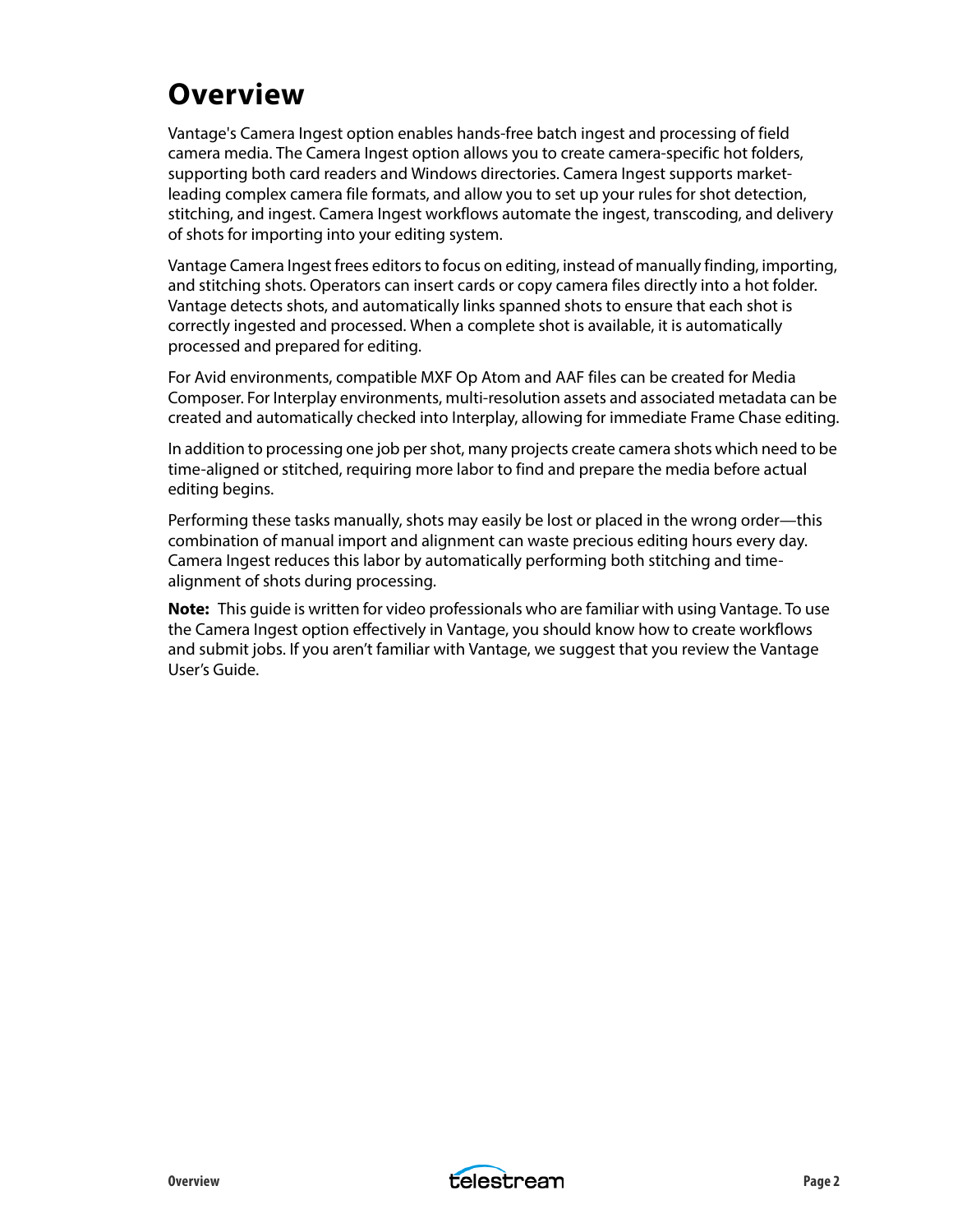## <span id="page-2-0"></span>**Camera Ingest Features**

Camera Ingest is implemented by the Camera Ingest action, which you place at the start of each camera file processing workflow.

### **Automated Complex File Ingest**

The Camera Ingest action automatically ingests both spanned and split files, self-contained single and multi-file shots, and referenced (XML) single- and multi-shot files.

For multi-file camera files, the Camera Ingest action waits until the directory is stable and all multi-shot media files are present before submitting a job. For split and spanned files, the Camera Ingest action also waits until all files are present before submitting a job (for example, inserting cards into a card reader).

### **Spanned Shots**

A spanned shot is a shot where the video is split across multiple files, across multiple locations. Files may physically be on different cards (in a camera card reader) or in different directories (if copied to a computer). Generally speaking, you don't need to know the underlying file structure; Vantage automatically detects this for you and composes the shot for all cases.

### **Split Shots**

A split shot refers to media that is split temporally, across multiple files within the same directory or on the same storage medium (card). For example: SHOT001.mxf and SHOT002.mxf, stitched together, form a single shot.

### **Single File and Multi-Shot Files**

A single-file or self-contained shot is video that is entirely captured in a single media file. The key characteristic of a single-file shot is that the media does not need to be stitched together from multiple files (although audio and data tracks may be stored in separate files).

Single File Example: SHOT001.mxf contains both audio and video

Multiple File Example: SHOT001v.mxf and SHOT001a.mxf contain video in one file and audio in another file. This is considered a single or self-contained file because the shot will always be contained in a single location and the video is entirely in one file.

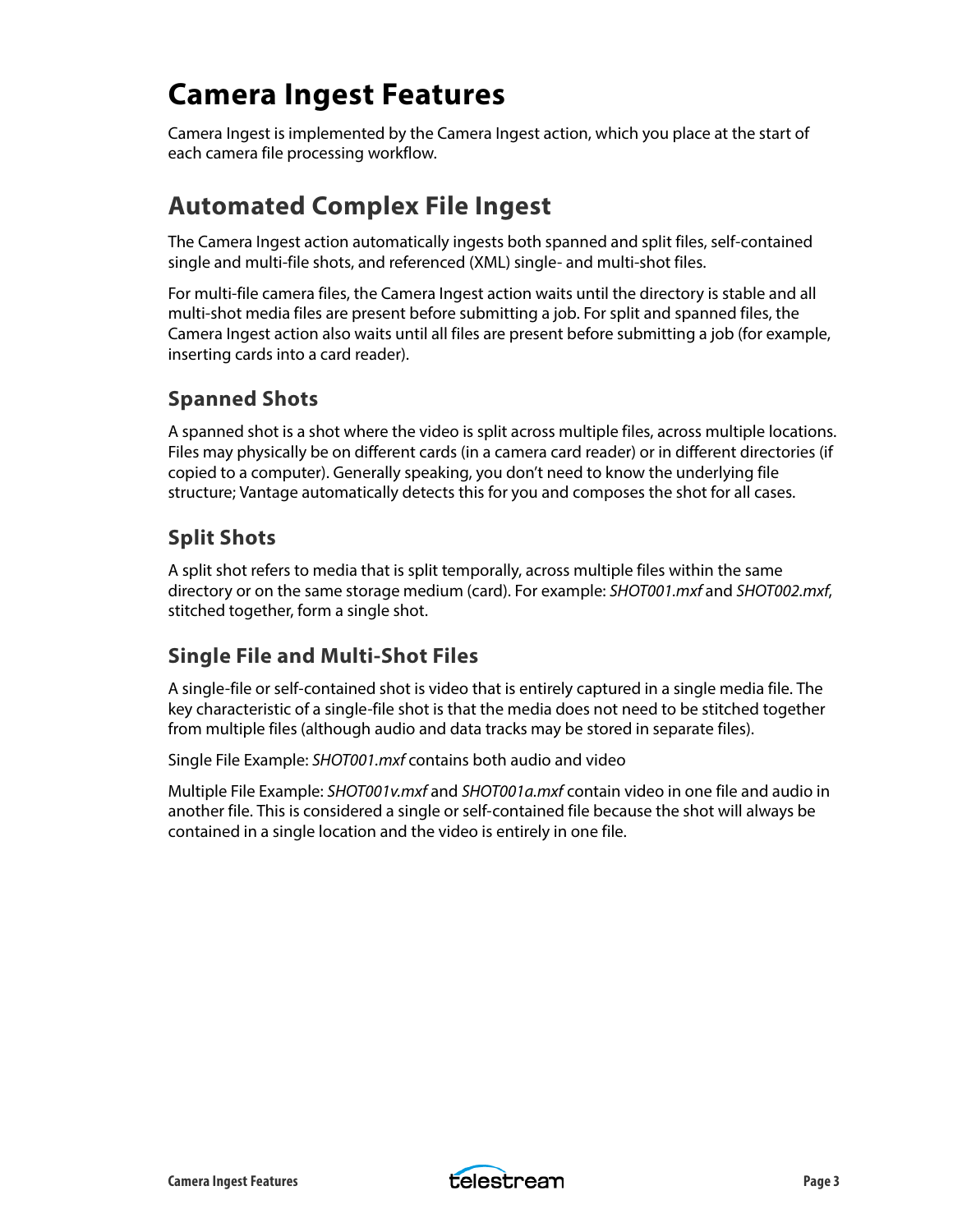### **Automated Single, Stitched, and Time-aligned Shot Processing**

You can use Camera Ingest to automatically perform single-file shot processing, as well as stitch processing and time-aligned shot processing.



**Figure 1. Camera Ingest automates stitching and time-aligned processing.**

### **One Job Per Shot**

In One Job Per Shot mode, for each logical shot, the Camera Ingest action submits one job to the workflow for processing as a single item.

### **Stitch Shots**

In Stitch Shots mode, all shots saved in a common root folder with common temporal and spatial characteristics are stitched together into a continuous output file.

### **Time-align Shots**

In Time-align Shots mode, all shots saved in a common root folder which relate to one another temporally are submitted to a single job for stitching.

## <span id="page-3-0"></span>**Transcoding Camera Files**

The Camera Ingest action gathers all relevant information contained in each camera folder it is configured to monitor. This information, which includes references to media files and metadata, are output by the Camera Ingest action as a SMIL-formatted XML media file for processing by downstream encoder actions. In order to properly parse the SMIL file and process the media, the encoder action (Flip, IPTV, or Multiscreen) must have its decoder set to Camera.

See [Hardware and Software Requirements](#page-4-1) for the respective encoder revisions supporting Camera Ingest.

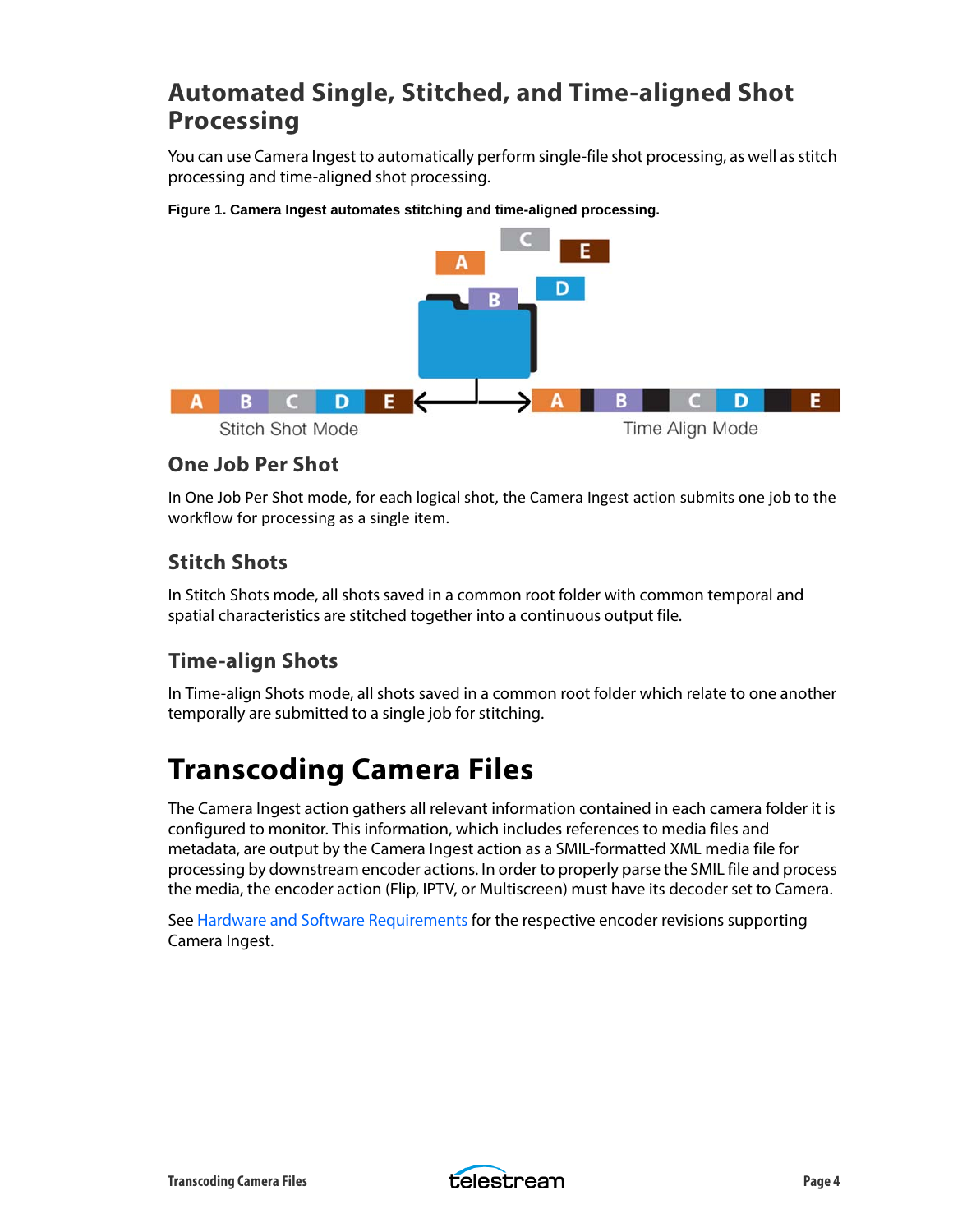## <span id="page-4-1"></span>**Hardware and Software Requirements**

The Camera Ingest option requires the following Vantage components:

- **•** Vantage version 6.3 with Update Pack 4 or later
- **•** Transcoder update 2015.10 or later
- **•** Vantage Analysis update v6.3.620.4 or later

The Camera Ingest service is compatible with both Lightspeed and standard Vantage servers.

If your Vantage domain is licensed for IPTV VOD or Multiscreen and you have connected the IPTV VOD or Multiscreen actions directly to the Camera Ingest action, you must install these updates:

- **•** IPTV VOD update 6.3.9 or later
- **•** Multiscreen update 6.3.9 or later

Contact Enterprise Systems Support to obtain these updates.

Follow the installation directions that accompany each component and ensure that the Vantage domain meets their requirements.

## <span id="page-4-0"></span>**Licensing**

Camera Ingest is a licensed Vantage option. To purchase the required licenses to use Camera Ingest, please contact Telestream or your authorized Telestream reseller.

Each Camera Ingest license enables camera ingest for one Transcode node. To enable camera ingest for multiple nodes, one Camera Ingest option must be purchased for each node.

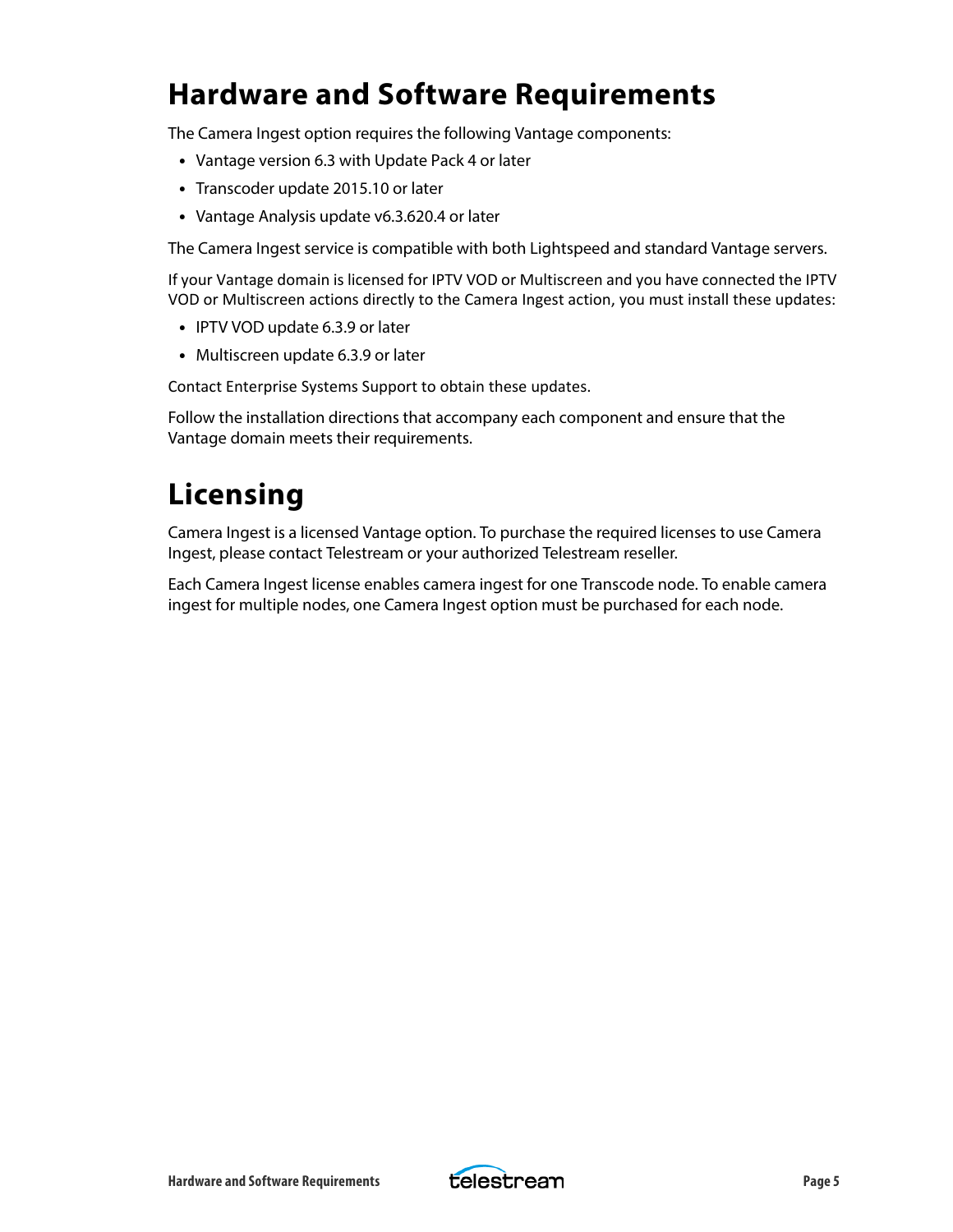## <span id="page-5-0"></span>**Camera Ingest Action Overview**

The Camera Ingest action is located in the Monitor category in Vantage Workflow Designer. (For details on creating and managing workflows using Workflow Designer, see the Vantage User's Guide).

The Camera Ingest Action is an origin action and can only be used as the first action in a workflow. It uses the Monitor Service to regularly poll the specified target location (a Windows directory or share, for example) or card reader device to discover new camera files of supported formats, including reference files. You can also manually submit jobs to workflows the begin with a Camera Ingest action.

**Note:** Each Camera Ingest action is configured to detect a specific camera file format. If the target location contains both P2 AVC-Intra and XDCAM EX files, for example, then two Camera Ingest actions are required. Usually, the best strategy is to create two separate workflows, one for ingesting each file format.

When a workflow is activated, the Camera Ingest action continually polls the target location. When a new file or shot is discovered, the Camera Ingest action submits a job for processing. The Camera Ingest action can be configured to stitch individual shots (including self-contained, split, and spanned shots), and control whether camera content is broken into individual sections, or treated as a single unit.

Camera Ingest actions enable workflows to control whether each shot is processed alone or whether multiple shots are stitched together in a single job. In the context of the Camera Ingest action, a shot is the media which is created by a recording action on a camera between a start and stop event, stored in one or more files created as necessary, under control of the camera's file system.

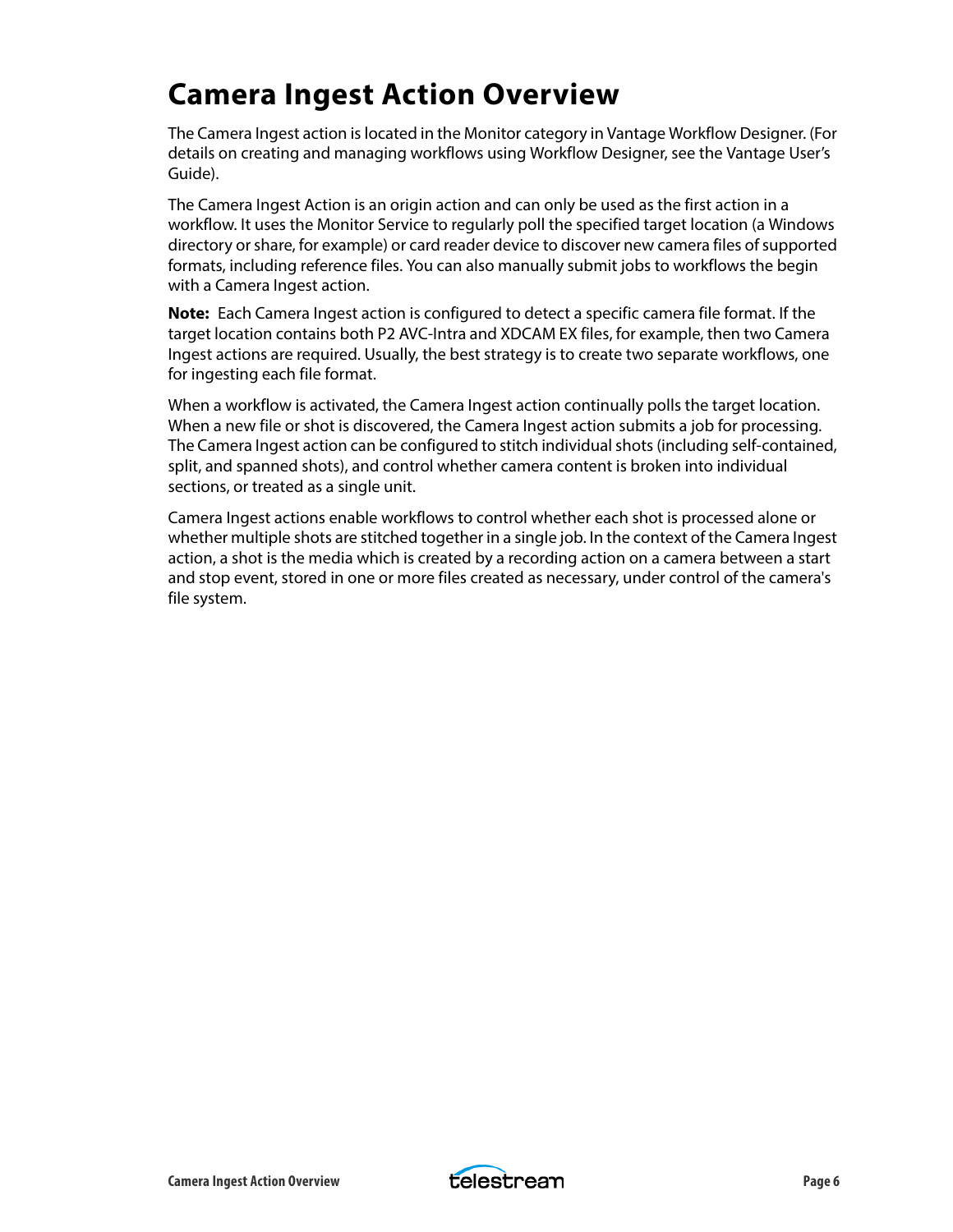## <span id="page-6-0"></span>**Configuring Camera Ingest Actions**

To configure a Camera Ingest action, drag the action onto your work area.

**Figure 2. Drag a Camera Ingest action onto your work area to begin a Camera Ingest workflow.**



Click the  $\left\{i\right\}$  icon (at top left corner) or double-click the action to display the inspector.

Review and configure each panel, then click Next to proceed to the next panel in the wizard. On the last panel, click Save to update the action in the workflow and close the inspector.

### **Selecting the Camera type**

Each camera's file structure differs. Select the camera type for this action from the list of supported camera formats.





The camera type you select enables the Camera Ingest action to properly detect the file or files, and process them correctly.

The Camera Ingest action can detect and process camera files for the following cameras:

- [Canon Detector](#page-7-0)
- [P2 Detector](#page-7-1)
- [Sony Detector](#page-7-2)

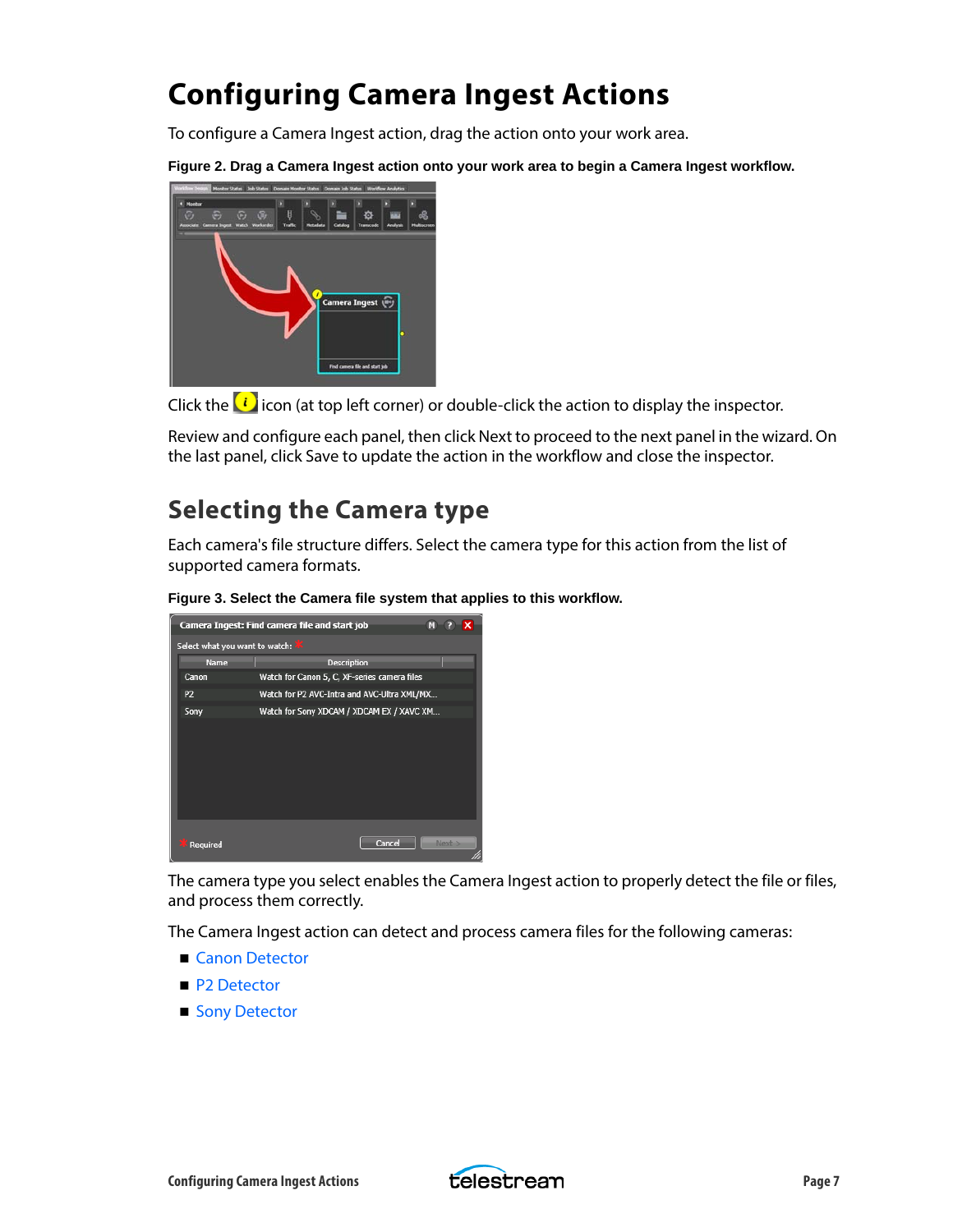### <span id="page-7-0"></span>**Canon Detector**

The Canon Detector component identifies and processes media files created on Canon cameras—specifically 5D Mark II, Mark II, and C300 cameras.

The Canon Camera Detector provides the ability to identify and process the structure of Canon shots, associate them based upon the rules of the file system component, and then submit jobs for processing by Vantage.

A Canon shot is either a single file or a sequence of files created when the media was originally recorded on the camera. The Canon Camera Detector determines whether a shot is comprised of a single file or multiple files (a spanned shot).

The Canon Camera Detector monitors the specified Windows directory for existing or new media files.

### <span id="page-7-1"></span>**P2 Detector**

The P2 Detector is responsible for identifying new files in the target directory, and processing them.

P2 storage cards are used by many Panasonic cameras. Each shot on P2 storage has a single XML file which defines the shot and has supporting media files containing video and audio. Panasonic cameras support both AVC-Intra and AVC-Ultra MXF video codecs. For different cameras, the directory structure is fundamentally the same but there may be differences in the XML syntax, depending upon which camera is used.

When a Panasonic P2 Detector is specified, workflows can process media from a Panasonic P2 camera/memory drive/player/recorder or other P2 device. The Camera Ingest action can be configured to ingest from a directly-attached card reader, or by copying the CONTENT folder into the target local folder on the local Vantage server or into a share folder on a networkaccessible Windows server.

When reading from a card reader, Vantage accesses P2 cards as mounted individual drives identified by drive letter; multiple P2 cards may be presented at the same time (for example, the AJ-HPM200 card reader may present five drives, one for each card). Older Panasonic cameras impose a 4GB limit on file sizes, so a single shot may span multiple files. A single shot may also span multiple cards. Vantage will reconcile spanned shots but does require that all cards are available at the same time before the job can be submitted, and requires that cards remain available until the media has finished being copied locally or processed.

When reading from a network folder, when a new XML file is detected in the monitored folder, a job is automatically submitted. Vantage uses the contents of the XML file to process the associated media files. Spanned shots will be reconciled across multiple subfolders, allowing you to copy the contents of multiple cards to a network folder without keeping cards in the card reader during processing.

### <span id="page-7-2"></span>**Sony Detector**

The Sony Detector is responsible for processing media from Sony cameras. The supported formats are XDCAM, XDCAM EX, and XAVC.

XDCAM and XDCAM EX format content is created in a directory structure containing BPAV\CLPR files. The Sony Camera Detector examines this directory structure to identify XDCAM/XDCAM EX files. Therefore, when copying XDCAM or XDCAM EX files into a Windows directory that is a

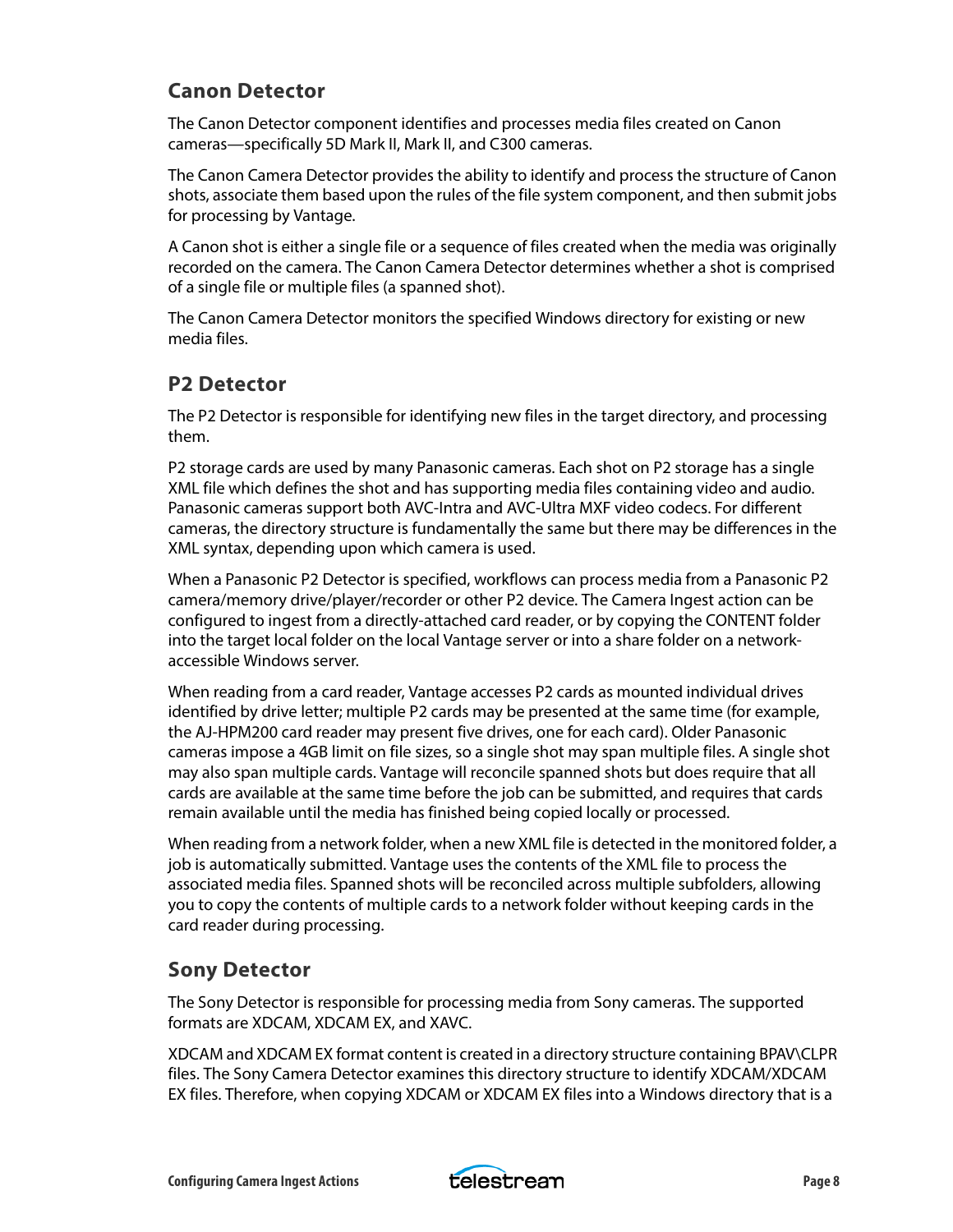watch folder, the directory structure must be preserved. To watch for XDCAM and XDCAM EX files, the file accept pattern should be configured to look for \*.SMI files.

XAVC format content is stored in a directory structure containing XDROOT\Clip files, and the component examines this directory structure to identify XAVC files. Therefore, when copying XAVC files into a Windows directory that is a watch folder, this directory structure must be preserved. To watch for XAVC files, the file accept pattern should be configured to look for \*.XML files.

Sony shots may be spanned across multiple media files. The Sony Camera Detector determines which media files are part of the same shot and submits them as a single shot.

### **Selecting Detection Mode**

When P2 is selected as the Camera type, the Camera Ingest action displays the Detection Mode panel. If you selected a camera type other than P2, proceed [Selecting the Network Path.](#page-9-0)

**Figure 4. Specify whether the camera files are located on a Windows file system or card reader.**



Select which type of file system to monitor.

### **Network Folder**

When checked, the monitor polls the specified server and directory, including portable hard drives, for new media files.

### **Card Reader**

When checked, specify the number of slots in the card reader. The monitor polls the specified card reader directly, for new media files, detecting insertions and removal, processing new files on insertion.

**Note:** When a card reader is specified, the transcode service that executes the encoding action in the workflow must be hosted on the same server as the card reader. If you want to access the files over the network via a UNC path to a share, use the Network Folder option.

### **Selecting the Drives to Watch**

When P2 is selected as the Camera type and Detection Mode is set to Camera Card reader, the Camera Ingest action displays the Drives to Watch panel. If you selected Network Folder, proceed to [Selecting the Network Path.](#page-9-0)

**Figure 5. Specify the Drive Letter for the specified drives in the card reader.**

| *Camera Ingest: Find camera file and start job |  |  |  |
|------------------------------------------------|--|--|--|
| Drives to watch                                |  |  |  |
| Drive 1: $D:\setminus$                         |  |  |  |
| Drive $2: E\setminus$                          |  |  |  |

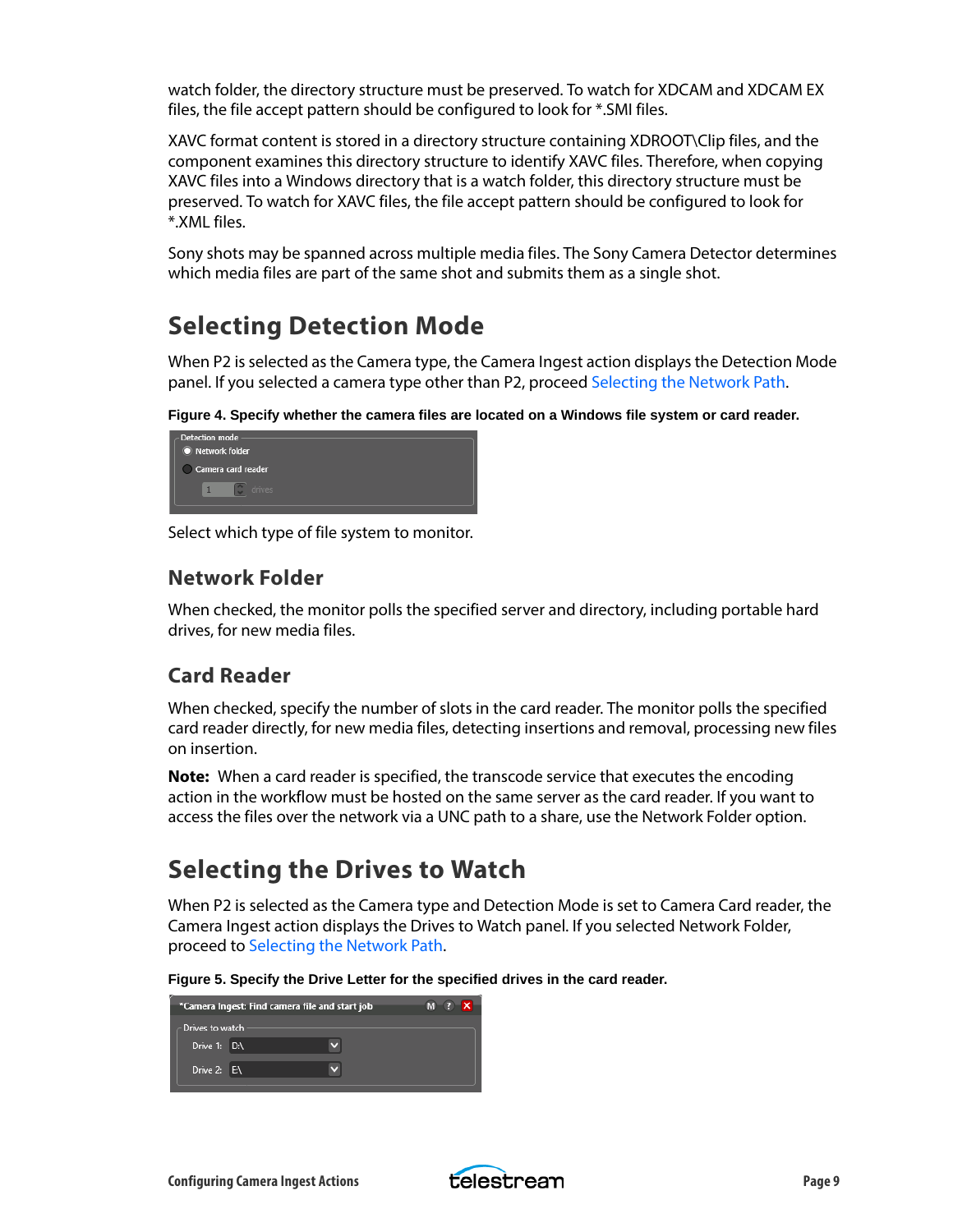For the number of drives specified in your card reader, identify the drive letter of each drive to monitor.

### <span id="page-9-0"></span>**Selecting the Network Path**

When Network Folder is selected as the Detection Mode, use this panel to specify the target Windows directory to monitor for media files.

**Figure 6. Enter the fully-qualified path to the hot folder (UNC is ideal, especially in an array).**

| - Path to watch |        |
|-----------------|--------|
|                 |        |
|                 | Browse |
|                 |        |

Enter the fully-qualified path to the Windows server and directory, or click Browse to navigate to and select the server and directory. Telestream recommends the use of UNC paths to assure access to the file. Only use local paths when the service executing this action is running on the server where the target directory is located.

**Note:** If the network drive goes off-line, when it comes back online, the Camera Ingest action will scan it again to determine if any new shots have been placed in the directory during the off-line period.

### **Camera Ingest Detection Settings**

Configure the camera ingest settings to specify how new files are detected and processed.

| *Camera Ingest: Find camera file and start job        | м    | ∙× |
|-------------------------------------------------------|------|----|
| Configure camera ingest detection settings:           |      |    |
| Nickname for media file found:                        |      |    |
| P2-Shot                                               |      |    |
| $C = 5 - 120$<br>Cycle: 5                             |      |    |
| $\frac{1}{2}$ 1-5<br>Count: 2                         |      |    |
| ✔ Look in Subfolders Send Offline Notification Emails |      |    |
| <b>File Match Pattern</b>                             |      |    |
| Accept: *.xml                                         |      |    |
| Reject:                                               |      |    |
| $\vee$ Process Existing: $\circ$ All                  |      |    |
| Limit to last:<br>days                                |      |    |
| Since last workflow deactivation                      |      |    |
| $\leq$ Previous<br>Cancel                             | Next |    |

**Figure 7. Configure your camera file ingest settings for this workflow.**

### **How New Shots are Discovered**

In the context of the Camera Ingest action, a shot is the media which is created by a single, continuous recording action on a camera, and is stored in one or more files created as necessary, under control of the camera's file system. The file system structure will differ from one camera manufacturer to another.

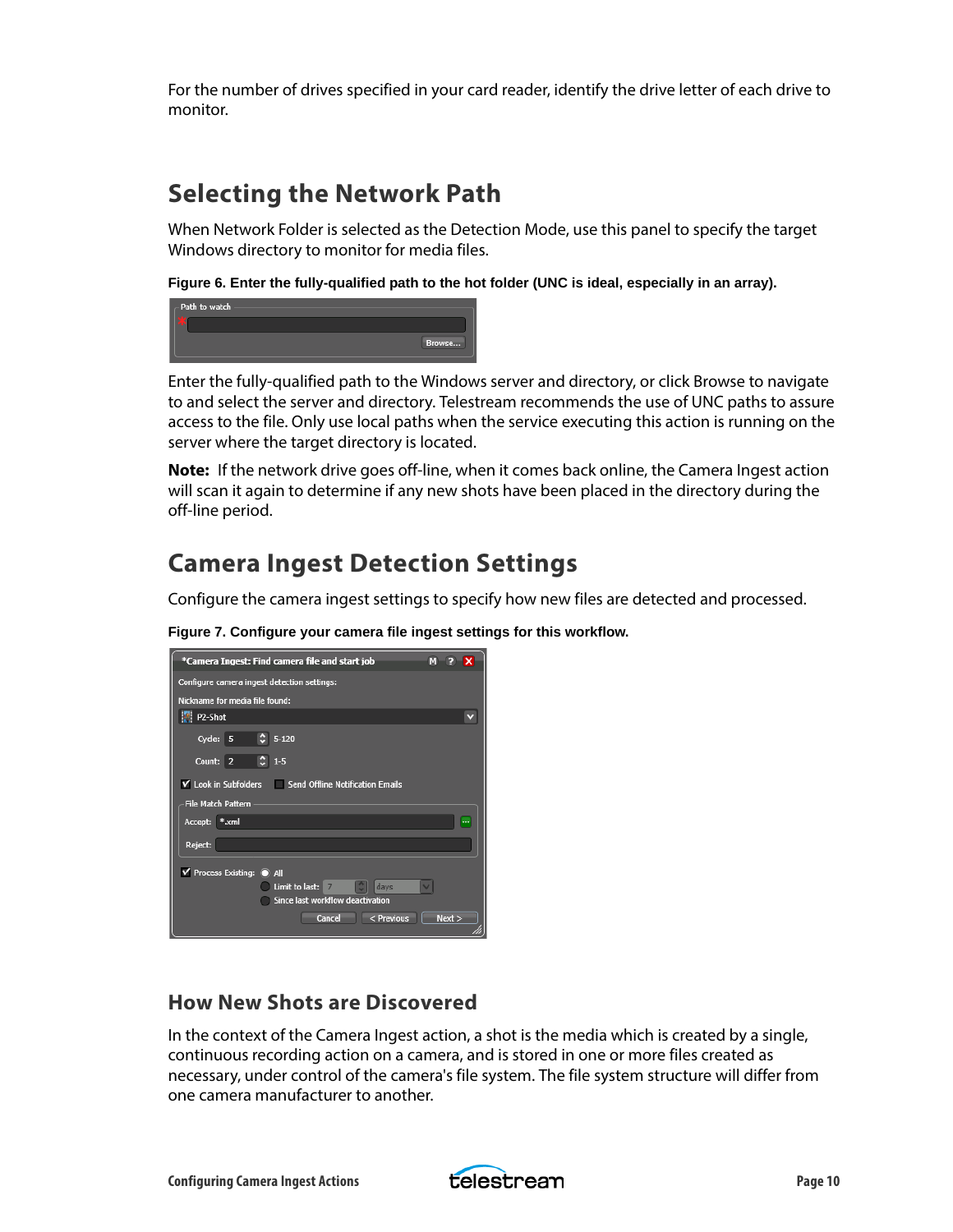A shot is considered new if at least one of the following conditions is met:

- **•** The shot file itself was not present on server during the last file detection scan.
- **•** The size of the shot file has changed during the scan counts specified.
- **•** The modification date of the shot file has changed since last file detection scan.

A new job is submitted for a shot (or a collection of shots, depending on your configuration) when all of the following conditions are met:

- **•** The size of the shot file(s) and associated media files has not changed during the scan counts specified.
- **•** The modification date of the shot file(s) and associated media files has not changed during the scan counts specified.
- **•** All media files required for the shot(s) are ready for ingest and processing.

#### **Settings**

Configure the following settings as appropriate for your workflow:

Nickname—Specifies the nickname to assign to the specified shot, which you can use to reference this shot in all subsequent actions in the workflow.



Cycle and Count—Determines how many seconds occur between polls, and how many polls the shot file(s) must remain at the same size before being submitted (ensure that the file system has closed new files after writing is complete).



Look in Subfolders—Indicates that you want all sub-folders in the target location to be polled for new media as well (see [Folder and Subfolder Path Variable Examples\)](#page-14-0).

Send Offline Notification Emails—Indicates that you want an email sent to the administrator when this action fails.



File Match Pattern—Limits file selection to files that adhere to the specified pattern.



In the Accept and Reject fields, optionally enter one or more patterns, separated by an OR bar (|). No spaces are allowed. To accept all files, do not enter a pattern. Typically, you enter patterns in either the Accept or Reject field, not both. Ideally, select the easiest pattern to describe. The Accept field is automatically populated with the appropriate file pattern based on the Camera type selected:

- **•** For Canon systems, the default pattern is \*.xml|\*.mov.
- **•** For P2 systems, the default pattern is \*.xml.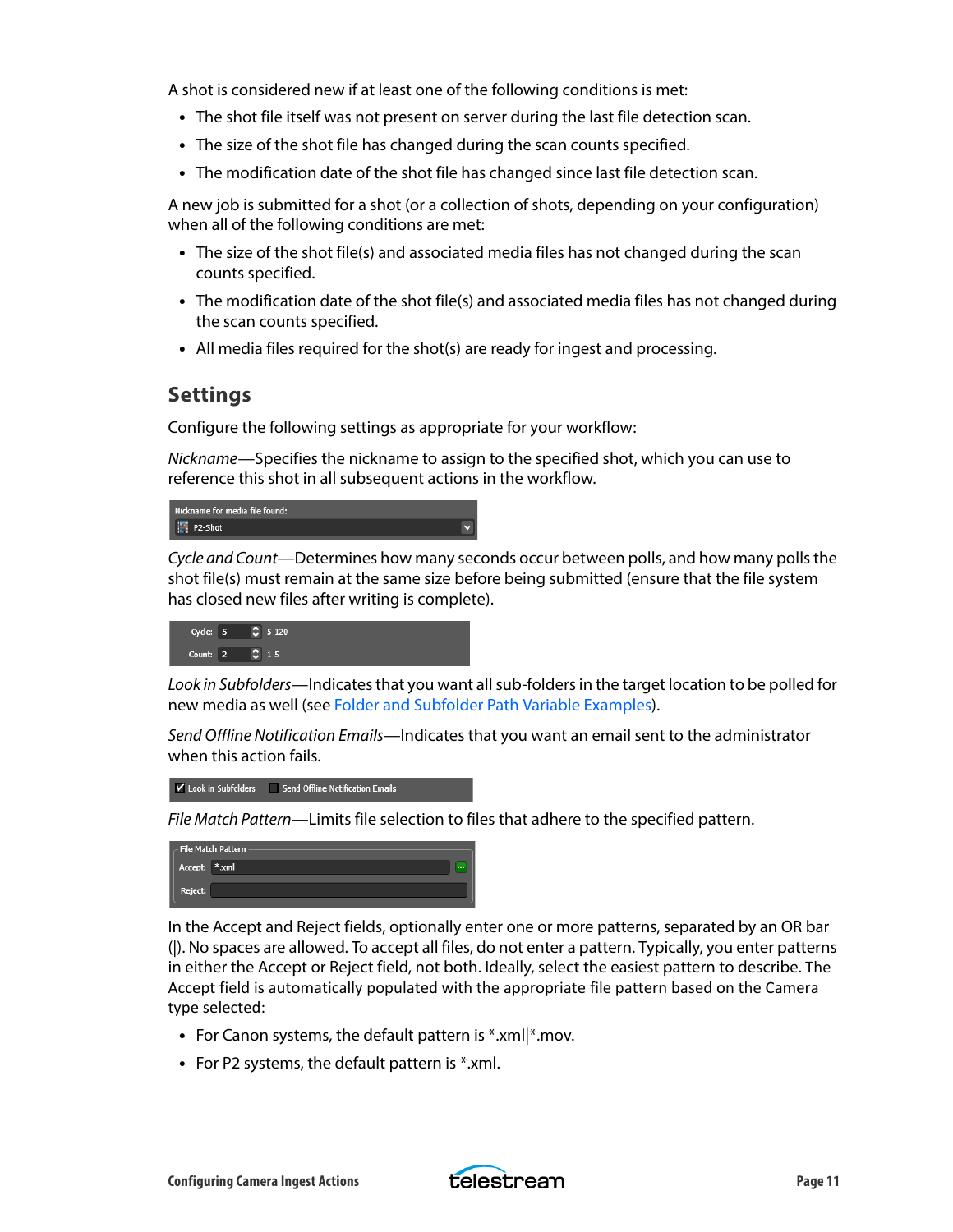- **•** For Sony systems, the default pattern is \*.xml|\*.smi.
	- **–** For XDCAM and XDCAM EX files, use \*.smi.
	- **–** For XAVC files, use \*.xml.

Filename patterns are not case sensitive. They can contain the standard wild card characters? and \* and can include multiple patterns, separated by the | (OR bar) character. For example, to filter files having an MPEG extension, enter  $*$  .  $mpg$ . To filter all files with the extension *.fpk*, enter \*.fpk.

To filter all files beginning with the letters TESTBARS or containing the word BLACK, enter TESTBARS\* | \*BLACK\*.

To filter files by a single character, use the ? wild card character. You can use the ? repeatedly; one for each wildcard character. For example, to filter all MXF files with the same root name plus a four-character sequence, enter Clip????.mxf.

Process Existing—Indicates that you want the workflow to process all existing media in the specified directory that has not yet been processed. For example, if this is the first time that a workflow has been put into production, you may want all media files submitted the first time.

| V Process Existing: 1 All |                    |  |                               |  |
|---------------------------|--------------------|--|-------------------------------|--|
|                           | O Limit to last: 7 |  | $\left  \bullet \right $ days |  |

When enabled, you can limit the age of the file in the hot folder to a certain number of days.

Active Only—Indicates that you want the workflow to monitor the specified hot folder on the specified days and times.



### **Camera Shot Submission Mode Settings**

The Camera Ingest action can be configured to submit jobs in one of three modes:

- **•** One Job Per Shot
- **•** Stitch Shots
- **•** Time-align Shots

Regardless of the mode, the camera ingest detection settings on the previous panel determine how new shots are discovered.

The mode specifies the how this action should process the new shot or shots identified. Proceed to the topic below for the mode you want to use, to learn how it works and how to configure it for your requirements.

#### **One Job Per Shot**

When you specify that the Camera Ingest action should submit one job per shot, there are no controls to configure.



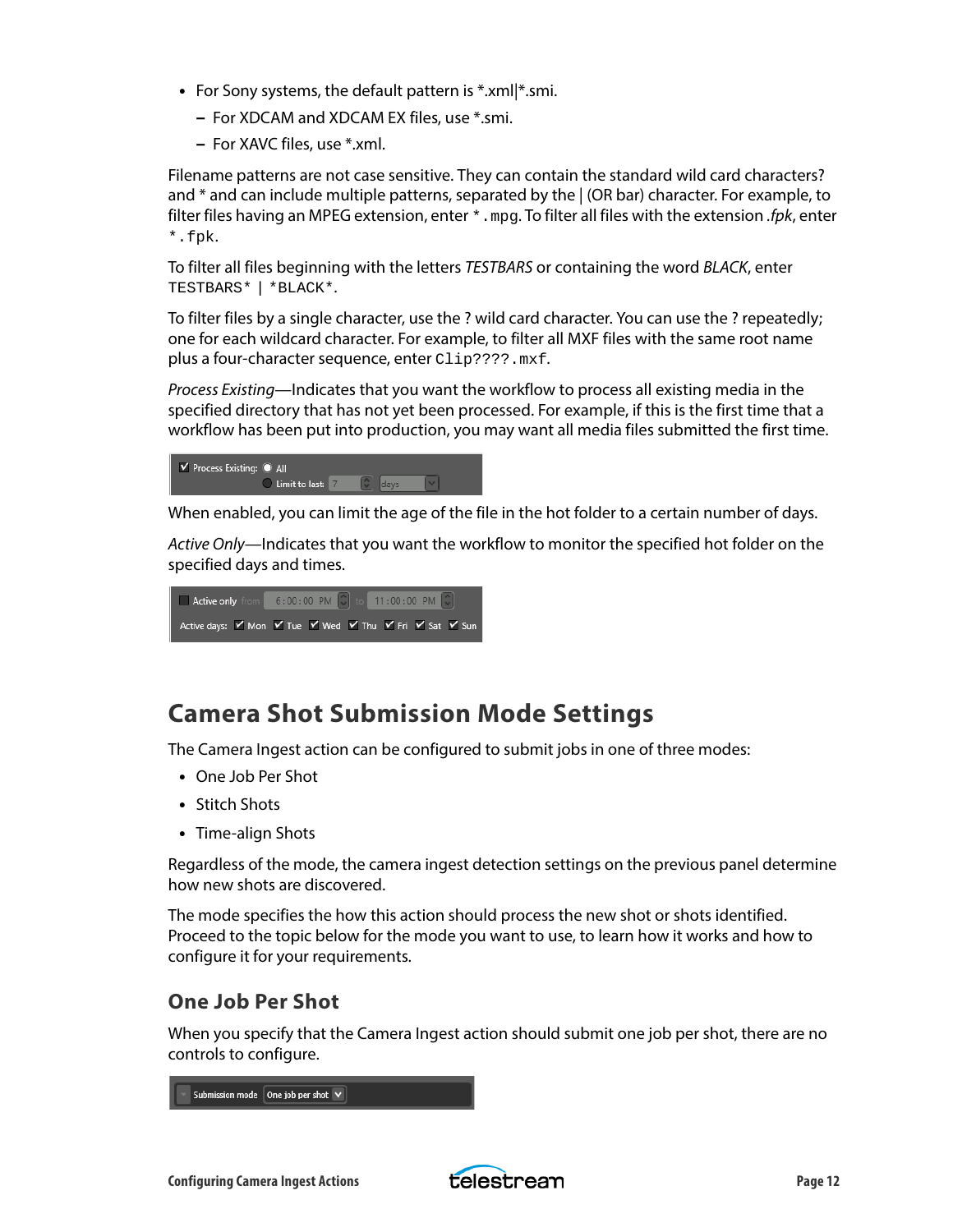A shot may be a single file or may be comprised of multiple files in a folder. For example: You are shooting with a Canon C300 camera and you record continuously for an extended period of time; the media will be written as multiple MXF files in a specific folder. These files are all considered to be part of a single shot and in this mode will be submitted as a single job. If you have multiple shots on the camera, each will be submitted as a single job.

The default name of the output file for One Job Per Shot is always the base name of the input file.

### **Stitch Shots**

Stitch Shots specifies that all shots identified on a card or a Windows network location should be stitched together into a single file. When you specify that the Camera Ingest action should Stitch Shots, configure the controls as described here.

| A Submission mode Stitch shots V                                                  |
|-----------------------------------------------------------------------------------|
| Content name: Subfolder name V                                                    |
| Shots included: $\overline{\phantom{a}}$ All shots found $\overline{\phantom{a}}$ |
| Stitching order: Timecode V                                                       |

All shots saved in a common root folder AND which share common temporal and spatial characteristics are stitched together. For example, you have both NTSC and PAL shots in a single folder. All of the NTSC shots of the same resolution are stitched together and all of the PAL shots of the same resolution are stitched together. The same is true for NTSC SD and HD shots - they would not be stitched together.

Content Name—Specifies how jobs and output files are named:

- **•** Subfolder Name: Use the name of the containing folder that is not unique to a given camera format. When Submission Mode is Stitch Shots and Content Name is set to Subfolder Name, the name the same value as the Subfolder variable value, unless the Subfolder is null - then the job name is set to the lowest folder name in the target directory.
- **•** First Shot: Use the name of the first shot (ordered by SOM)
- **•** Date/Time: Use the file date/time of the first shot (ordered by SOM).

Shots Included—Specifies which shots to include:

- **•** All shots found. Include all shots in different subfolder branches down to the lowest level subfolders above the camera file system.
- **•** All shots in Subfolder. Include only shots in a single subfolder, down to the lowest level subfolder above the camera file system.

Stitching Order—Specifies that the shots are stitched in order of timecode.

### **Time-align Shots**

Time-align Shots specifies that all shots identified on a card or a Windows network location should be stitched together into a single file. Those shots which relate to one another temporally are submitted to a single job for stitching. When you specify that the Camera Ingest action should stitch multiple shots by time alignment, configure the controls as described below.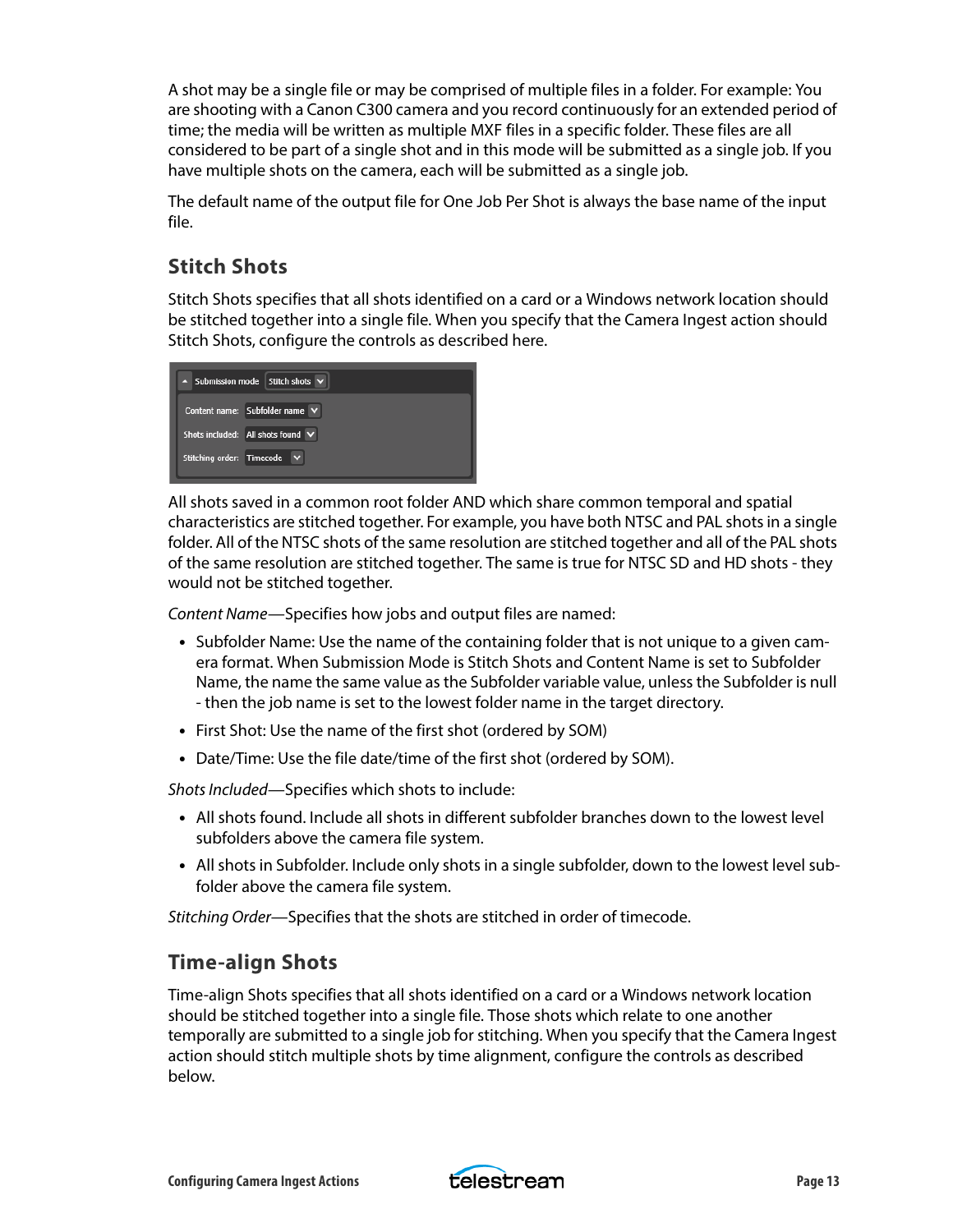| $\sim$ Submission mode Time-align shots $\vee$ |
|------------------------------------------------|
| Content name: Timecode of first shot $\vee$    |
| Stitch clips within: 60<br>ы<br>seconds        |

All shots saved in a common root folder AND which share common temporal and spatial characteristics are stitched together. Thus, if for example, you have both NTSC and PAL shots in a single folder, all of the NTSC shots of the same resolution are stitched together and all of the PAL shots of the same resolution are stitched together. The same is true for NTSC SD and HD shots - they would not be stitched.

Content Name—Specifies how jobs and output files are named:

- **•** Timecode of First Shot: Use the file date/time of the first shot (ordered by SOM)..
- **•** Name of First Shot: Use the name of the first shot (ordered by SOM)

Stitch Clips Within—Specifies the threshold of time (in seconds) between shots that should be stitched (for example, Stitch shots less than 90 seconds apart). This threshold is the elapsed time from the EOM of one shot to the SOM of the next shot. This allows you to control the maximum amount of black added between shots. Maximum threshold: 1800 seconds - 30 minutes. Eligibility for inclusion rolls over at midnight.

Clips stitched in this manner will have Black inserted for the duration of any gap between shots, to recreate the time-of-day of the original shoot.

For multi-camera editing, when multiple cameras are creating shots over a period of time, Vantage simplifies the process of aligning shots across cameras by creating one large media file per camera with all shots contained, and pre-aligned to real time. This allows editors to align one file per camera, instead of having to align all shots individually.

For example, three 29.97 shots are in a folder: ClipA, ClipB, and ClipC. ClipA runs from 00:00:10:00 to 00:00:12:00; ClipB from 00:00:12:30 to 00:00:14:00 and ClipC from 00:00:18:00 to 00:00:20:00. An interval of 60 is specified. Thus, a single job will be created for ClipA and ClipB, since the end of ClipA is less than 60 seconds from the start of ClipB, and the 30-second gap between the shots will be filled with Black. However, since the start of ClipC is more than 60 seconds from the end of ClipB, ClipC will be submitted by itself, as a second, single job.

### **Camera Variables and Logging Settings**

Use this panel to generate variables for various shot metrics, for use in downstream actions. You can also create a log for the Camera Ingest action by job.

### **Generating Variables**

Check each item that you want assigned to a variable for use in downstream actions, and select the variable to use. Metadata varies, depending on the camera file format you are processing.

Clip Name—The base name of the file, or the first file in the shot, if stitching.

Shoot Start Date—The date/time stamp of the file, or the first file in the shot, if stitching.

Shoot Start Date—The date/time stamp of the file, or the last file in the shot, if stitching.

SOM—The starting timecode of the shot. In a job which comprises multiple shots, the SOM always corresponds to the SOM value of the first shot in the shot - the earliest SOM.

Configuring Camera Ingest Actions **Page 14 Configuring Camera Ingest Actions** 

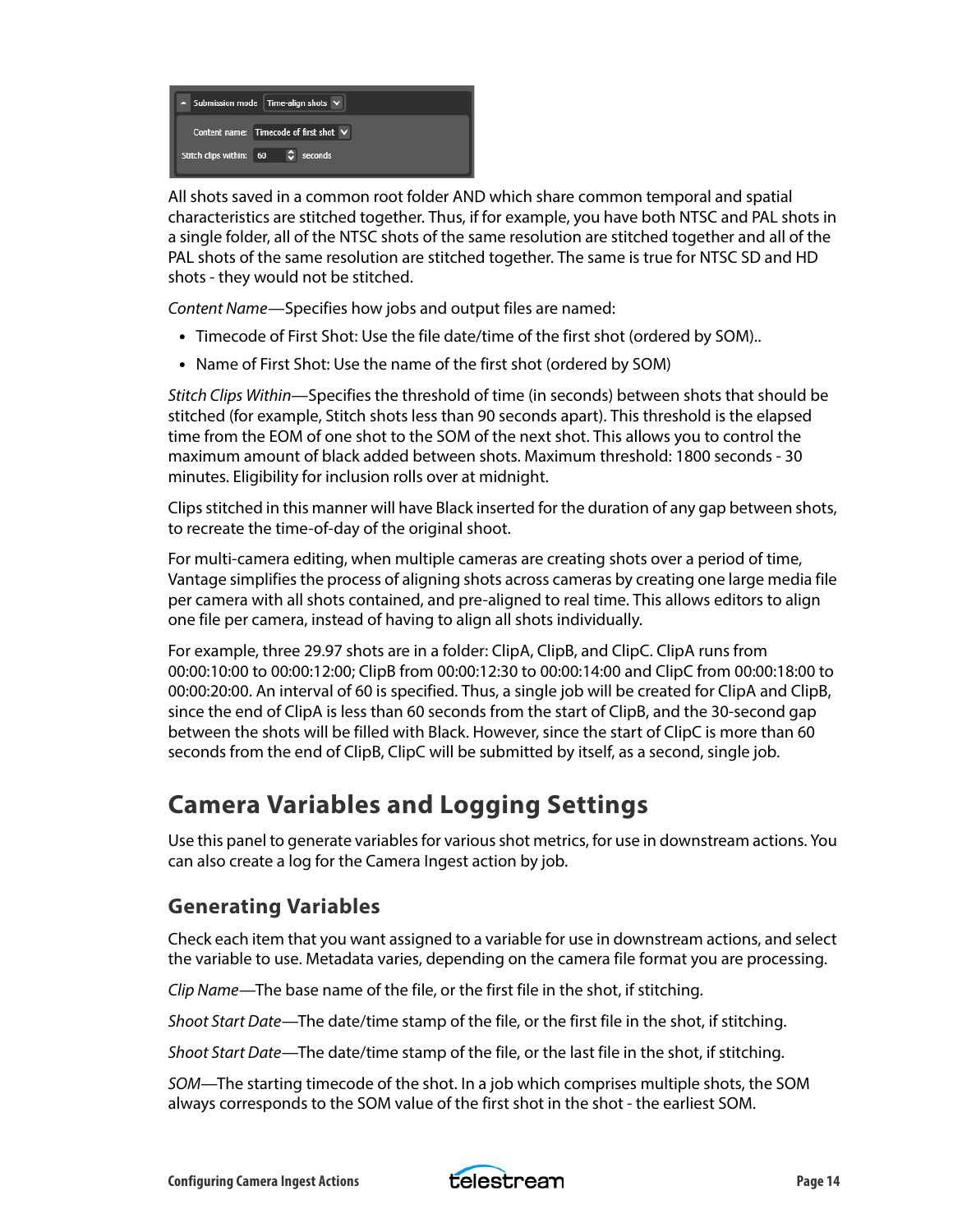Subfolder—When the target is a network directory, the folder structure between the monitored location and the location that is unique to a camera format. This value will be null when camera files are store directly in the monitored folder.

Subfolder Path—When the target is a network directory, the fully-qualified path down to the lowest subfolder that is not unique to the camera format.

The goal of publishing the Subfolder and Subfolder path variables is to provide the name of the folder or folders, as well as the fully-qualified path of the shot or shots being transcoded (and possibly stitched) for use in downstream actions that may need to operate on these files. These values will generally not include the underlying file structure of the camera file system.

### <span id="page-14-0"></span>**Folder and Subfolder Path Variable Examples**

The following examples illustrate the values that the Subfolder and Subfolder Path variables will be populated with in various situations.

**Note:** In Card Reader Mode (P2 Only), the Camera Ingest action reads the card drives directly and thus folders have no meaning. As a result, the Subfolder Path and Subfolder variables are not enabled.

#### **One Job Per Shot Example #1**

In this example, relevant controls are set as follows:

- **•** Path to Watch: C:\IN\
- **•** Camera Ingest Detection Settings > Look in Subfolders enabled
- **•** Submission Mode: One Job Per Shot

One of the following folder structures is detected:

- **•** C:\IN\HurricaneSandy\XDROOT\... for Sony XDCAM shots, where XDROOT is part of the Sony file system.
- **•** C:\IN\HurricaneSandy\BPAV\... for Sony MP4 shots, where BPAV is part of the Sony file system
- **•** C:\IN\HurricaneSandy\CONTENTS\... for Panasonic shots, where CONTENTS is part of the Panasonic file system.
- **•** C:\IN\HurricaneSandy\CONTENTS\CLIPS001... for Canon MXF shots, where CONTENTS\CLIPS001 is part of the Canon file system.
- **•** C:\IN\HurricaneSandy\... for Canon or GoPro MP4 files where they are simply located in the directory without file a camera system structure.

For this example the Subfolder and Subfolder Path variables are set to the structure immediately prior to the camera ROOT folder. Therefore the action will publish these values in the Subfolder and Subfolder Path variables for each shot being transcoded:

- **•** Subfolder: HurricaneSandy
- **•** Subfolder Path: C:\IN\HurricaneSandy\

#### **One Job Per Shot Example #2**

In this example, relevant controls are set as follows:

**•** Path to watch: C:\IN\

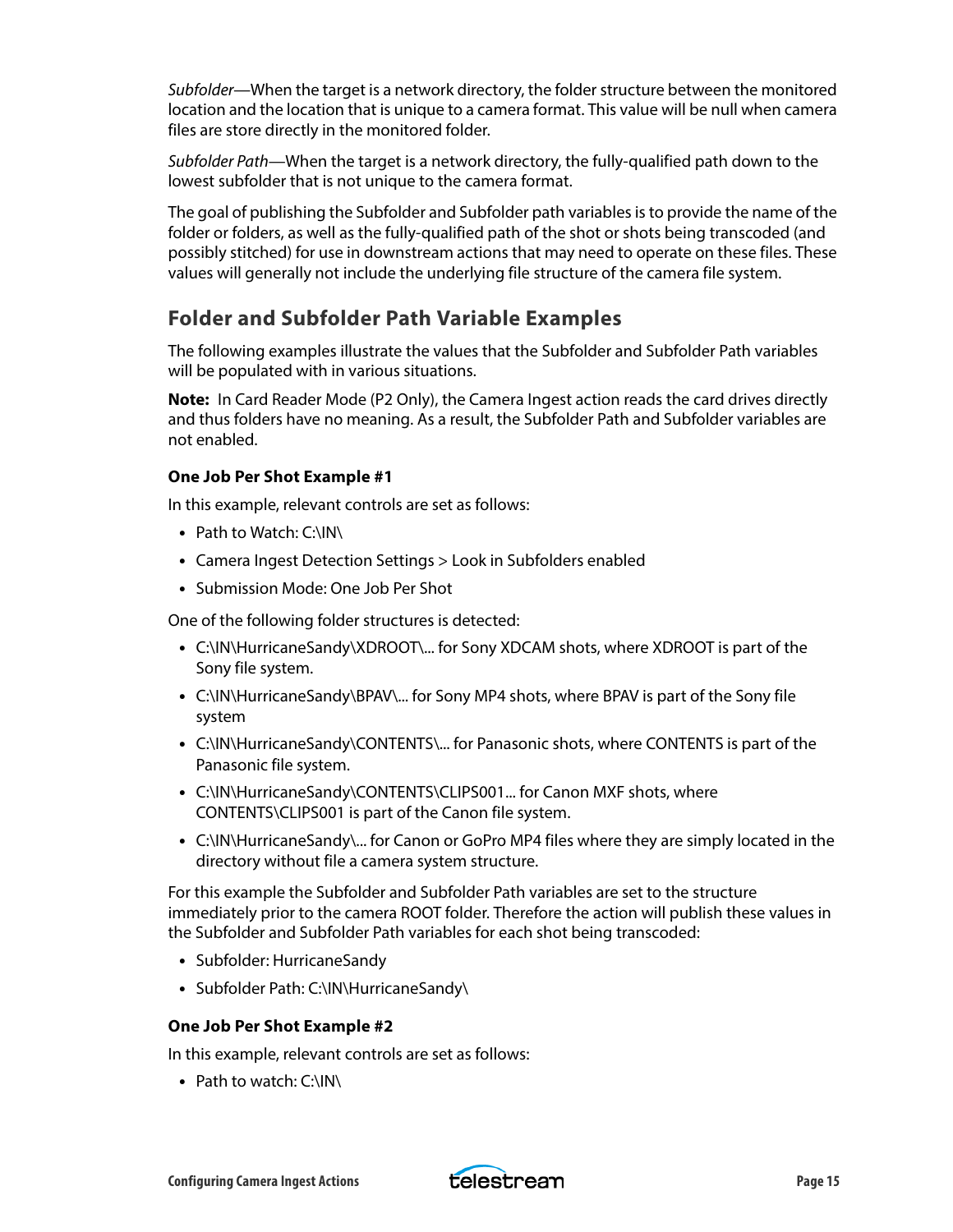- **•** Camera Ingest Detection Settings > Look in Subfolders enabled
- **•** Submission Mode: One Job Per Shot

A nested subfolder structure is detected. Nested subfolders return the entire subfolder structure, as shown in this example:

**•** C:\IN\Week23\Monday\HurricaneSandy\XDROOT\... for Sony XDCAM shots, where XDROOT is part of the Sony file system and may contain multiple shots

The action publishes these values in the Subfolder and Subfolder Path variables for each shot being transcoded:

- **•** Subfolder: Week23\Monday\HurricaneSandy
- **•** Subfolder Path: C:\IN\Week23\Monday\HurricaneSandy\

#### **Stitching Examples**

When stitching shots together the common root subfolder and subfolders (if any) for the shots being stitched is published into the Subfolder variable. The fully-qualified path prior to the lowest common folder is published in Subfolder Path.

Each of these examples also describes how the Clip Name variable is set when the Submission Mode Content Name setting is set to Subfolder name.

#### **Stitching Example #1**

In this example, relevant controls are set as follows:

- **•** Path to Watch: C:\IN\
- **•** Camera Ingest Detection Settings > Look in Subfolders enabled
- **•** Submission Mode: Stitch Shots
- **•** Content Name: Subfolder name
- **•** Shots Included: All Shots Found

The following folder structures are detected:

- **•** C:\IN\Week23\Monday\HurricaneSandy\XDROOT\...
- **•** C:\IN\Week23\Monday\CountyFair\XDROOT\...

The action submits one job, which stitches both HurricaneSandy and CountyFair shots, because both have a common subfolder of ..\Monday.

The action publishes these values in the Subfolder, Subfolder Path, and Content Name variables:

- **•** Subfolder: Week23\Monday
- **•** Subfolder Path: C:\IN\Week23\Monday\
- **•** Clip Name: Monday

#### **Stitching Example #2**

In this example, the same settings apply, but the following directory structure exists:

- **•** C:\IN\Week23\Monday\HurricaneSandy\XDROOT\...
- **•** C:\IN\Week23\Monday\CountyFair\XDROOT\...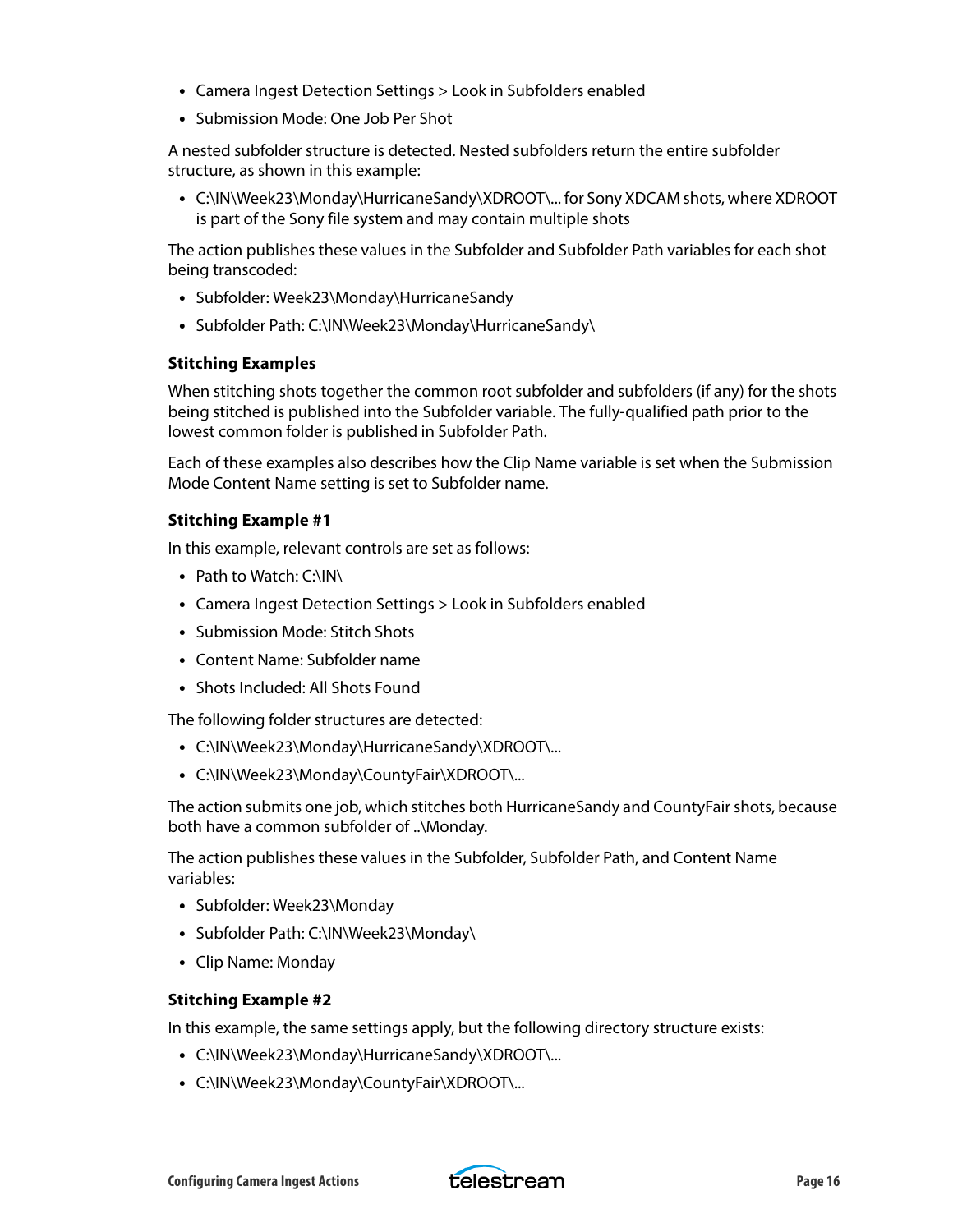**•** C:\IN\Week23\Tuesday\CarCrash\XDROOT\...

In this case, the action again submits one job, which stitches the HurricaneSandy, CountyFair, and CarCrash shots as expected, because all are subfolders of ..\Week23.

The highest common path is \Week23 because the CarCrash files are in \Tuesday, so the action publishes these values in the Subfolder, Subfolder Path, and Content Name variables:

- **•** Subfolder: Week23
- **•** Subfolder Path: C:\IN\Week23\
- **•** Clip Name: Week23

#### **Stitching Example #3**

In this example, the same settings still apply, but a third directory structure exists:

- **•** C:\IN\Week23\Monday\HurricaneSandy\XDROOT\...
- **•** C:\IN\Week23\Monday\CountyFair\XDROOT\...
- **•** C:\IN\Week42\XDROOT\...

In this case, the action again submits one job, which stitches the HurricaneSandy, CountyFair, and Week42 shots as expected; all are subfolders of ..\IN.

However, the highest common path in this example is the root folder \IN, so the action publishes these values in the Subfolder, Subfolder Path, and Content Name variables (note that Subfolder is empty):

- **•** Subfolder: NULL
- **•** Subfolder Path: C:\IN\
- **•** Clip Name: IN.

#### **Stitching Example #4**

In this example, relevant controls are set as follows:

- **•** Path to Watch: C:\IN\
- **•** Camera Ingest Detection Settings > Look in Subfolders enabled
- **•** Submission Mode: Stitch Shots
- **•** Content Name: Subfolder Name
- **•** Shots Included: All Shots in Subfolder

The target directory is again C:\IN\, but Shots Included is set to All Shots in Subfolder. The following directory structure is discovered:

- **•** C:\IN\Week23\Monday\HurricaneSandy\XDROOT\...
- **•** C:\IN\Week23\Monday\CountyFair\XDROOT\...
- **•** C:\IN\Week23\Tuesday\CarCrash\XDROOT\...

Therefore, the action submits three jobs—one each for HurricaneSandy, CountyFair, and CarCrash.

The action publishes these values in the Subfolder, Subfolder Path, and Content Name variables:

For the HurricaneSandy job...

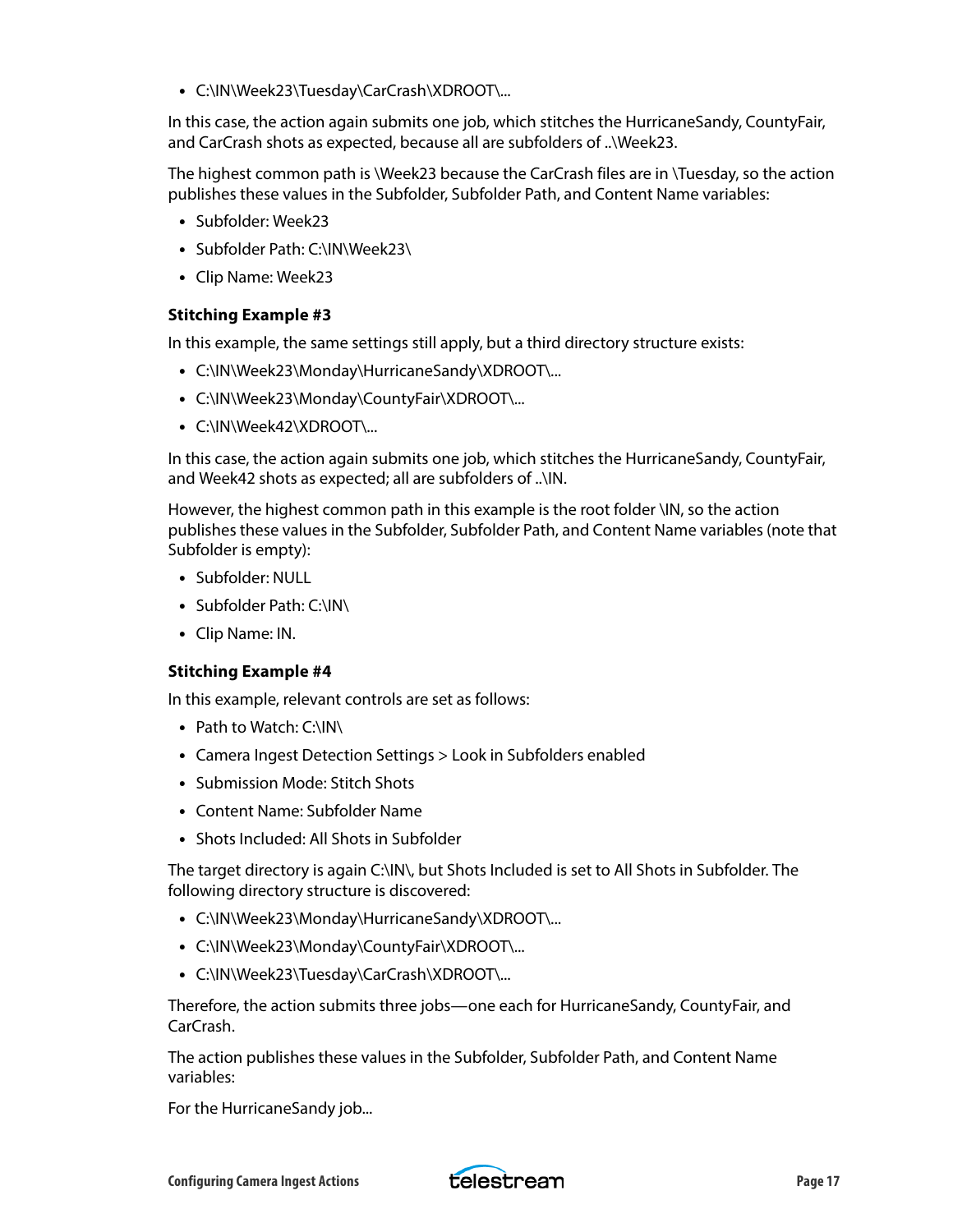- **•** Subfolder: Week23\Monday\HurricaneSandy
- **•** Subfolder Path: C:\IN\Week23\Monday\HurricaneSandy\
- **•** Content Name: HurricaneSandy

For the CountyFair job...

- **•** Subfolder: Week23\Monday\CountyFair
- **•** Subfolder Path: C:\IN\Week23\Monday\CountyFair\
- **•** Content Name: CountyFair

For the CarCrash job...

- **•** Subfolder: Week23\Tuesday\CarCrash
- **•** Subfolder Path: C:\IN\Week23\Tuesday\CarCrash\
- **•** Content Name: CarCrash

### **Logging**

To log activity on this action, check Log Activity and specify the directory where you want the action to write log files, optionally specifying a file name pattern. The information includes information about why certain files were not submitted. For example, a Canon-configured Camera Ingest action would log an error if a C300 shot was encountered which did not have SOM material.

This also provides a complete history of all files that have been submitted. You can use this information to compare it against producer notes and make sure that all shots have been accounted for and processed.

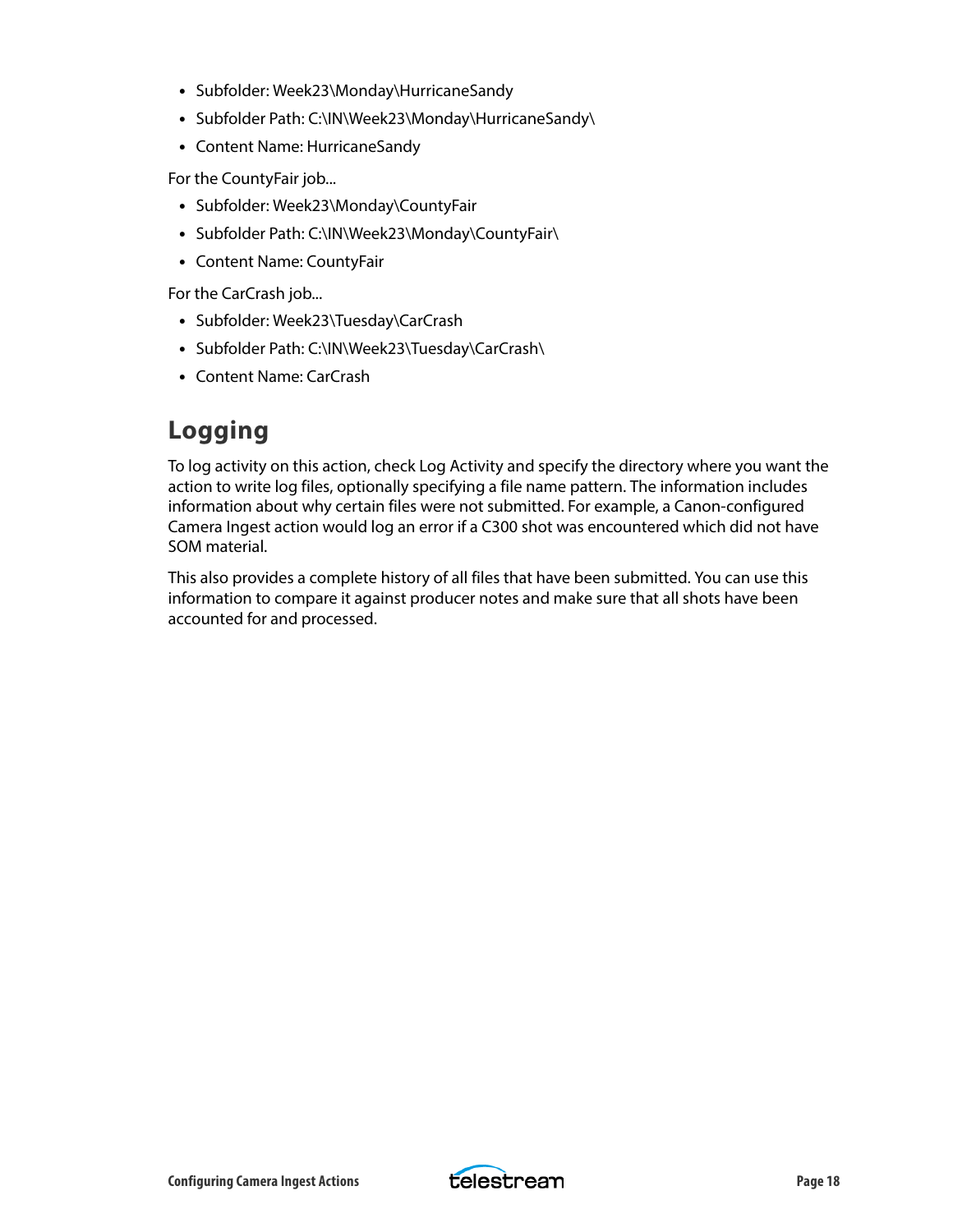## <span id="page-18-0"></span>**Camera Ingest Workflow Examples**

The following workflow examples depict typical use of Camera Ingest in Vantage workflows to simplify and automate camera shot ingest, processing, and delivery.

## **Daily String Out Creation**

This workflow takes footage shot over several days and stitches shots from each day into separate files named for the day of the week. It then transcodes each days content into the desired edit format, then deploys (delivers) the stitched file, ready for immediate edit, to the share storage used by the creative edit team.

This workflow assumes that the content of the Camera(s) has been copied to a network location accessible by Vantage. Media files from Monday are copied into the S:\Daily\Week23\Monday folder and media from Tuesday copied into S:\Daily\Week23\Tuesday folder.

The Camera Ingest Action is the first action in the workflow. In the case of this example it is configured with the P2 Camera Detector watching a Network Folder with a base folder of S:\Daily\Week23. The Submission Mode is set to Stitch shots and will process All shots in subfolders. In the case of this example all media shots found in the \Monday subfolder will be stitched together and all media shots found in the \Tuesday subfolder will be stitched together.

#### **Figure 8. Typical Daily String Out Workflow.**



The Flip Action is configured with its decoder set to Camera, and transcodes each day's content into individual QuickTime ProRes 422 files, naming them MondayShoot.MOV and TuesdayShoot.MOV respectively.

The final action deploys (delivers) each stitched file, ready for immediate edit, to the share storage location where the creative edit team can begin editing.

### **Multiple Camera Alignment into Avid Interplay (Reality Shoot)**

This workflow takes footage shot on multiple cameras over a single reality show's production day. Each Camera's content is stitched together and time-aligned into separate Avid media files allowing for multiple camera editing. The stitched shots from each camera are used as the source for creating high res and H.264 edit proxy assets for Avid Interplay. Using Avid's Frame Chase editing a multi-cam edit session can begin immediately as all of the camera's content is begin ingested and checked into Avid Interplay.

This workflow assumes that the content shot by each Camera resides on the original memory card inserted into a multiple slot card reader. Each card is mounted as a drive letter on a single node Vantage system. They will appear as the W: / X:/ Y:/ and Z:/ drives.

The Camera Ingest Action is the first action in the workflow. In the case of this example it is configured with the P2 Camera Detector watching a Camera card reader configured with 4 drive slots which will appear as drives W:/ X:/ Y:/ and Z:/. The Submission Mode is set to Time

Camera Ingest Workflow Examples **Page 19 Celestrean** Page 19

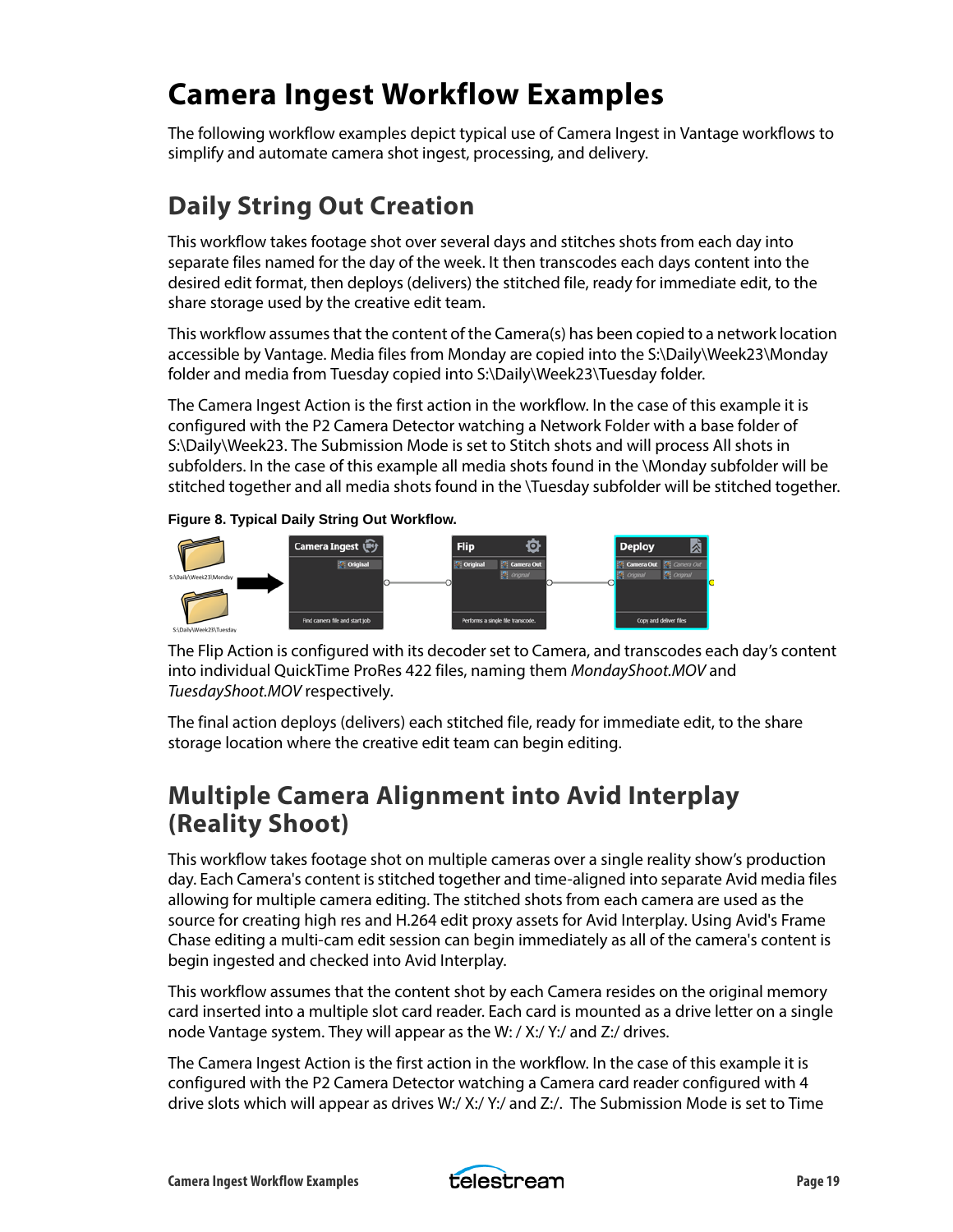align. In the case of this example all media shots found in each of the ..\Camera[nn] subfolders will be stitched together based on their time code with black frames inserted into spaces where the camera was not recording. This assures the single camera file will have accurate time code for all recorded material for that day's production shoot.





The Flip Action in this workflow has its decoder set to Camera and uses the Avid AAF Encoder's Interplay container to transcode each camera's content into individual Avid MXF OP Atom files, write them to ISIS storage, while simultaneously checking each resolution into Interplay.

This workflow allows a multi-cam edit to begin immediately as all camera shots are move onto the Avid Interplay system, eliminating the need for waiting until the processing is complete.